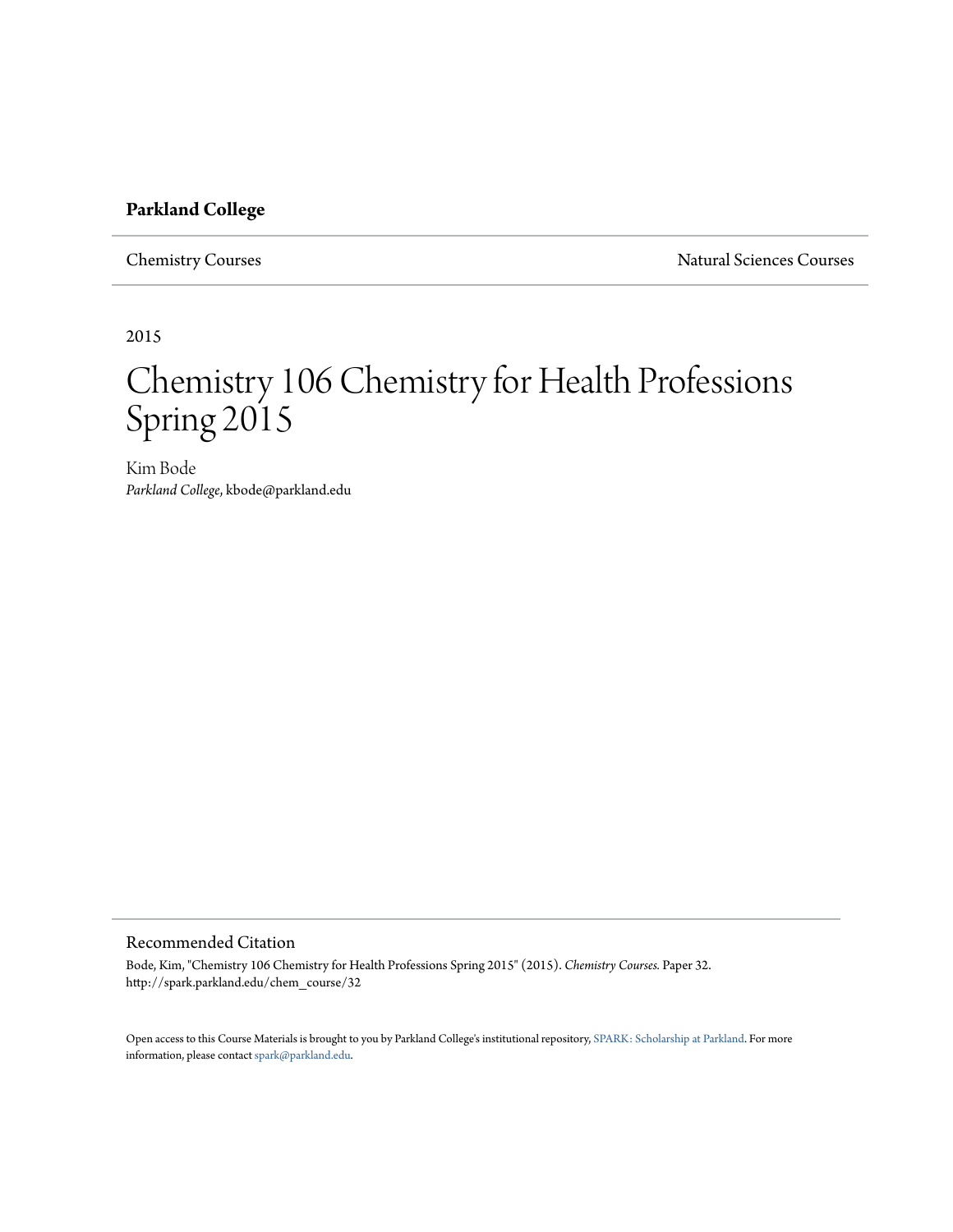**Instructor**: Kim Bode **Office**: L262 Mailbox: L120 Phone: 353-2064 Email: KBode@parkland.edu **Student Office Hours: Mondays 10:00-10:50am and Tuesdays 12:00-12:50pm in L262, or if these do**  not work for you please contact me to schedule an appointment for help at some other time.

**Pre-requisite:** MAT 060: Pre- Algebra skills or equivalent.

#### **Welcome to CHE 106 at Parkland College!**

CHE 106 is designed for those interested in the health professions. So the chemistry concepts, examples, activities, and problems will be linked to the health fields. This course will help to prepare you for continued studies in the biological, chemical, and health sciences as well as help you apply chemical concepts to make sense of the world around you. I will do my best to help you succeed, but success will require consistent, hard work on your part. (See Objectives on Cobra for details on topics.)

How to Succeed in CHE 106? Come to class, prepare for class ahead of time, read the text (Chemistry Links make great reading comprehension questions on quizzes), work with your group, do the homework, stay up with the material, and ask questions. If you have any questions or concerns, do not hesitate to contact me. The sooner we deal with any problems the easier it will be for you! Making mistakes on homework and learning from them before the quizzes and final is important. If you are struggling with content or special circumstances let me know ASAP.

#### **Required Materials:**

1. Text: Chemistry: An Introduction to General, Organic, and Biological Chemistry, 12<sup>th</sup> edition by Karen Timberlake, Benjamin Cummings MasteringChemistry & e-book access code included (ISBN-13: 978-0-321-93385-0). There is also an e-book only version available online if you would prefer. Whatever option you choose must include MasteringChemistry. Course Code: MCBODE35487

2. **Lab Manual Procedures & Reports with Post Lab Activities & Classroom Supplement/Study Guide** Packet: This packet is available in the Parkland College Bookstore or can be printed off from Cobra (~446 pages). 

3. Laboratory Notebook: A bound laboratory notebook with duplicate sheets is available in the PC Bookstore. This is where you will write your procedures, record your data, and perform your calculations for lab.

4. Safety Goggles: Students must purchase their own laboratory safety goggles. Goggles are available in the PC Bookstore. If you already have your own, they MUST offer complete protection of the side of your eyes. (Look for the markings "Z87" stamped on the goggles.) Lab safety glasses are NOT acceptable. This is part of your lab participation grade.

5. **Scientific Calculator:** Any simple scientific calculator is sufficient as long as it is capable of scientific notation. A graphing calculator is not necessary. You are responsible for understanding how to use your calculator. Bring your calculator to every class session, including quizzes and the final exam.

6. **Quarter** for the lab and testing center lockers. Coats, cell phones, and excess materials are not allowed in lab or testing center.

7. **Enclosed shoes & clothing that covers you from tips of toes to shoulders** for lab days. You are to be COVERED from tips of toes to shoulders. If you are not dressed appropriately you will not be allowed to participate. It is recommended that you pack a spare set of clothes (socks, shoes, pants, shirt, etc.) in your car so if there is a spill you have something to wear home or if you forget to dress appropriately for lab you have something you can throw on quickly.

8. Tri-fold poster board and supplies for semester project and EYW activities including change for copy machines to copy sources. A highlighter and 2 pocket folder is required for semester project weekly checkpoints. 

Optional 9. Study guide & Selected Solutions Manual (ISBN-13: 978-0-321-93346-1). A copy is on reserve in the library.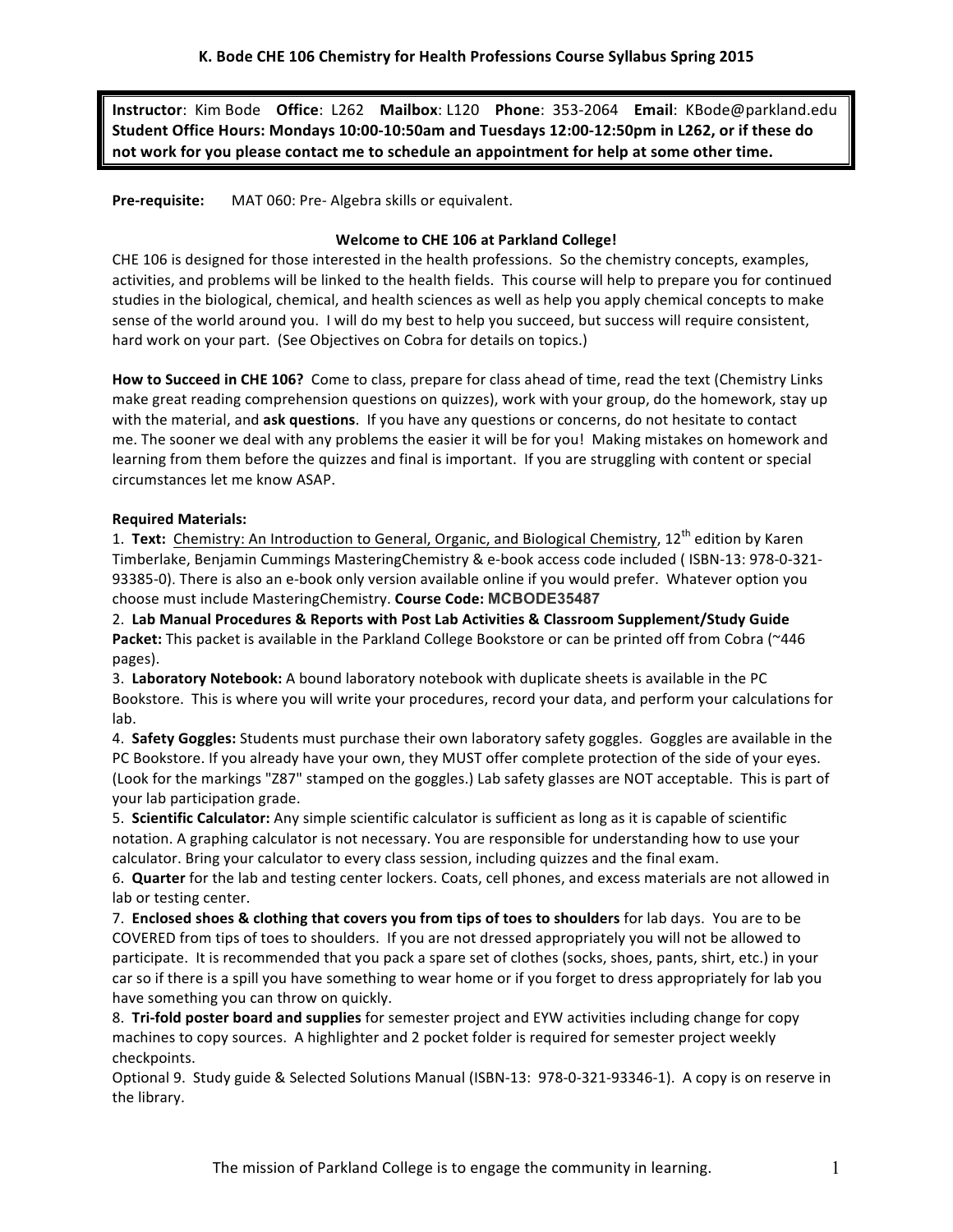Time Expectation: For every in class hour you can expect to put at least 3 times that into the course outside of class. 6 hours per week in class \* 3 = 18 hours outside of class. This may vary from week to week, concept to concept, and student to student.

**Cobra:** Cobra is a great asset. It contains general information, quizzes, your grades, calendar, e-mails from your instructor, and much more. Please check Cobra at least daily. Please e-mail me only through Cobra.

**STAR (Student Technical Assistance & Resources):** Parkland College offers assistance for technical questions and issues regarding Email, Cobra, My.Parkland and Wi-Fi access. Contact the STAR located in the Parkland College library or by telephone 217-353-3333 or via email star@parkland.edu for technical assistance.

#### In addition to gaining a better understanding of my world and chemistry...

**I** want an A so I need to earn a minimum of 1800 pts (90%) and can't miss more than 2 labs. **I** want a B so I need to earn a minimum of 1600 pts (80%) and can't miss more than 2 labs. **I** want a C so I need to earn a minimum of 1400 pts (70%) and can't miss more than 2 labs. **I** want a D so I need to earn a minimum of 1200 pts (60%) and can't miss more than 2 labs. If you earn less than 60% of 2000 pts (less than 1200 pts) or miss more than 2 labs, then you might consider talking with a counselor about withdrawing before April 30, 2015 because you will receive an F otherwise. Both W and F impact financial aid, but F impacts your GPA too. If any time you are considering withdrawing please contact me, counseling & advising, and financial aid first. (See Syllabus Addendum in Cobra)

#### **Methods of Evaluation: What opportunities do I have to show what I've learned?**

**Syllabus quiz**-This quiz checks to see your familiarity with the syllabus and introduces you to taking quizzes in the testing center. You will have an electronic copy of the syllabus available to you during the quiz, but you will want to be very familiar with it anyway.

**Many Mini Homeworks (MMHW)-Not everyone learns in the same way so, in order to help you to find out** what learning activities help you understand the material best we are providing you with lots of different activities. Each activity is worth 5 points. The MMHW activities are as follows:

\*KBode Visit & CAS Visit-Find your instructor's office & D120 Center for Academic Success (Get a signature-See "Syllabus Slip" below) so your instructor knows that you know where to go for help.

\*Classroom Supplement (CS)-The classroom supplement is designed along the lines of POGIL (process oriented guided inquiry learning) where students work in groups to discover concepts instead of being told concepts. Students are active participants in the learning process. Classroom supplements will often be worked on in class. Come prepared to contribute to your group. If you are unable to attend class then work on the classroom supplement to keep up. Classroom supplements are graded on completion. You will most likely need to spend time outside of class completing your supplement. In another class you might take notes on a PowerPoint. In this class your classroom supplement will be your notes.

\*MasteringChemistry Reading (MCR)-These open-book reading quizzes are designed to help you get the most out of reading the textbook. According to MC these average  $\sim$ 9 questions at  $\sim$ 7 minutes.

\*Review Mini Quizzes (RMQ)-Concepts in CHE 106 build on each other. The material that is quizzed over in chapters 1 & 2 will be used in chapter 3, chapter 4, etc., through the cumulative final exam and even on into BIO 121 and beyond. In an effort to encourage you to review earlier content we are giving you the opportunity to take review mini quizzes. They will be composed of 8 questions that review prior content. For example Ch 3's RMQ will have 8 questions from Ch 1 & 2, while Ch 16 & 17's RMQ will have 8 randomly selected questions from every chapter before. The review mini quizzes will open and close on the same days as the regular quizzes. These are timed (12 minutes) and taken anywhere, but NOT in the testing center.

\*Post Lab Activities (PL)-These are another approach to complement the classroom content. Some are online, some are on paper, and some have the option of online or on paper, but all are designed to give you more practice on concepts, calculations, or skills that will benefit you. They do reflect S. Drake's love of puzzles and games and yet give you lots of practice on the concepts or calculations.

\*Miscellaneous-Over the years some activities have been of great benefit to some students such as preparing flash cards of the  $1<sup>st</sup>$  36 elements (chapter 4) or of the polyatomic ions and covalent pre-fixes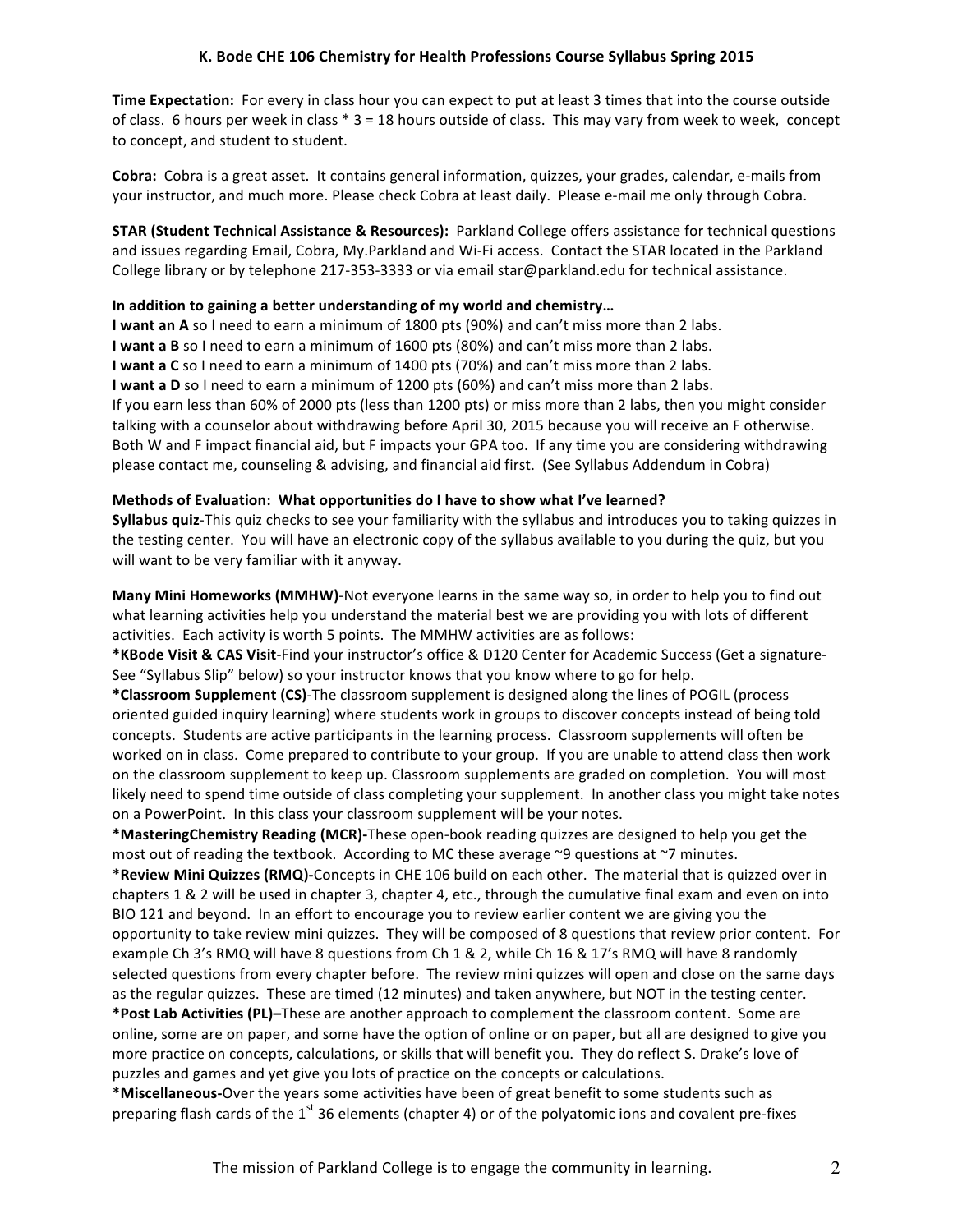(chapter 6), case studies on osmosis (chapter 9) or other activities. Since not every chapter has the same miscellaneous activities you will want to look over the checklist/weekly news carefully.

**MasteringChemistry Graded**-A list of these textbook problems for each chapter is provided for you in Cobra. Feel free to do them on paper. For credit you will submit your answers through the MasteringChemistry website. You'll want to take note of the questions that have \*Randomized Variables-this means that the numbers may be different from the book or from your classmates so check the website BEFORE you do the problem. These problems check to make sure you truly understand the calculations and concepts of the chapter. The website has the ability to grade your answers on a mastery basis meaning you are given multiple attempts on most problems, with only small deductions for unsuccessful attempts. You receive full credit when your first attempt is correct. More information on how each problem is graded is available at the MC website. As with any computer program there may be some glitches, in order to compensate for this I have included 2-3 additional problems for each chapter. Your score will be out of 12, but with the additional 2-3 problems you could score up to 14-15 points out of 12. In other word 2-3 extra credit points. I must manually enter your score into the Cobra grade book. Submitting the homework through the website allows for instant feedback on each problem. Once you have set up your MC account you will be able to access it from any computer with Internet access. I recommend working through the MC problems as we cover the corresponding content in class (a few problems every day). You are not alone. If you get stuck on a problem after a few tries bring me your scratch paper and we'll figure out what is happening. SEE ME! DO NOT select show answers. MC will give you the answer, but no credit. The highest scoring student to date averaged  $\sim$ 3 hours on MC per chapter while MC estimates ~1.5 hours on average with the earlier chapters taking more time. In order to help you earn full credit on MasteringChemistry Graded we have provided you access to MasteringChemistry tutorials (MCT) - These problems truly walk you through the major types of problems or concepts one more time. It is very helpuful to walk through these BEFORE you do the MC Graded problems or if you hit a problem in MCG that keeps giving you a format error go to the MCT and see how they formatted a similar problem. MCT's are NOT for credit, but you can use them to help you. Former students that did the MCT tended to score 1 letter grade higher on the quizzes than when they didn't do these.

#### **Organic Drug Project Checkpoints (Ckpt):** See Cobra in the near future.

**Key Terms and Definitions (KTD):** For +0.5pt extra credit each chapter, write or type on paper or flashcards the key terms and definitions for the chapter. See Cobra for list of key terms for each chapter.

Lab-participation- You will be required to perform lab work and to write reports on your lab work. Participation in each lab is worth 5 points. To earn full points-dress appropriately (covered from tips of toes to shoulders & safety goggles), arrive on time, have your lab notebook prepared (see Cobra documents for each lab), read the lab, work with your group, clean up after yourself, and submit a report. If you do not dress appropriately or arrive after safety has started you will NOT participate that day. Failure to submit a lab report on time also counts as a missed lab. If you fail to attend the Mandatory Safety Introduction Lab then you not be allowed to participate in the remaining labs. Chemistry is a laboratory science as such the lab aspect is very important so, students who miss more than 2 labs will receive an F for the course. Even if you miss a lab you will still be responsible for the concepts that were covered in the lab. Since the lab supports the classroom concepts anything covered in lab can be quizzed over also.

Lab Reports- You will want to use extra lab time to work with your partner to complete the report and post lab activity. Lab reports will be submitted partially or entirely online. We know that the gathering of data is often enjoyable, but the majority of the concept learn occurs when you work with the data, write up your report so, if you do not turn in at least some portion of the lab report you will receive a ZERO for **participation in that lab = a missed lab. Chemistry is a laboratory science as such the lab aspect is very** important so, students who miss more than 2 labs will receive an F for the course.

**Opportunity to Replace 1 Low Scoring Lab Report-Explore Your World Activities & Presentations (EYWs) -**Each chapter has at least 1 activity that encourages you to connect the classroom content to your life outside the classroom. The files are submitted through Cobra. Most of these activities are also in your textbook, but

The mission of Parkland College is to engage the community in learning.  $\frac{3}{2}$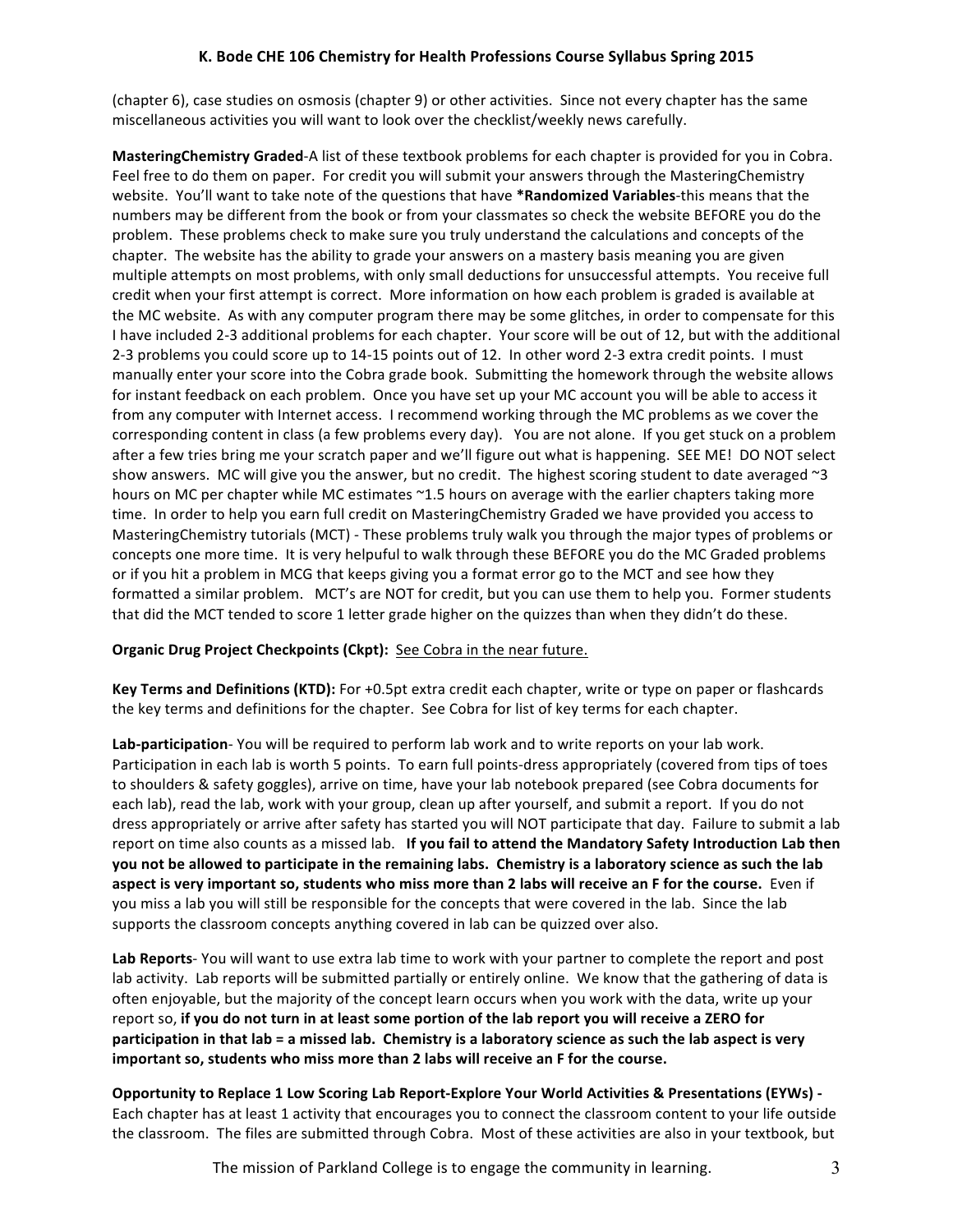may have been modified for ease in grading-read the Cobra questions carefully! EYWs are like mini labs you do at home. There are ~26 EYWs you will want to score well on 7 of them and present 4 of them to the class in order to replace 1 low scoring lab report (maximum 32 points). There will be a presentation sign-up sheet; no more than 3 students will be permitted to present the same EYW to the class. You will want to jot down some notes to help with your presentation. You might also want to bring in what you used for the EYW for your presentation. The presentations should be no more than 2-3 minutes. All you have to do is show your classmates how you answered the EYW questions. If you have any questions about the EYWs or presentations please ask!

**Pre-Quiz (PQ)** - An important step in knowing what you know (Metacognition) is to test yourself. Once you have performed the activities that teach you the concepts and have you practice the concepts (activities mentioned above) then you need to test yourself to see if you really do know the material. I would recommend treating the PQ like a quiz. Sit in a quiet space, have your pencil, scratch paper, calculator, and periodic table, but not your book ready and time yourself. Once you submit the PQ you should review it in order to determine your strengths and weaknesses with the content. The PQ will be VERY similar to what you will see on the regular quiz. Figure out why you missed what you missed. Also make note of how long it took you to take the PQ so you allow yourself plenty of time to take the regular quiz. If you score 80% or better on your first attempt at the PQ full credit will be reported in the grade book. If you score less than 80% on your first attempt, but visit your instructor **before** you take the quiz and discuss the problems you missed then you can get full credit (Bring your scratch paper.). You can repeat the PQ, but only the first attempt is scored. Do take the first attempt seriously your instructor will not discuss PQs that are done in less than 5 minutes or where the answer blanks are all question marks. Don't waste your time, your instructor's time, or your classmates' time. You MUST take the Pre-Quiz (NOT in the testing center) BEFORE the regular quiz or the regular quiz will not unlock in the testing center.

**Quiz**-Quizzes will be administered in the Natural Sciences Testing Center (L-161) on specified dates and will typically take 30-60 minutes (~25 questions), but there is no time limit on the quizzes other than the hours of the Testing Center. Since you will have 2 days to take a quiz, no makeup quizzes will be given. The tendency is to put off taking the quiz until the last day, but what if your car breaks down and you can't make it? 0. If you want the instructor to give you partial credit you must turn in your "scratch" paper to the testing center personal. The scratch paper must have your first & last name, date, course & section, and my name at the top. Every problem must be numbered and problems should be separated from each other with a distinct line-if I can't find or read it I can't grade it. Check out https//my. parkland.edu/stuservices/ testing /default.aspx to get information about the testing center rules and hours. If you experience a computer issue that the Testing Center staff cannot resolve, contact me immediately. NO cellphones are allowed in the testing center.

**Final Exam:** The final exam will include all the material that is covered in the semester. Every student is required to take the final exam at the scheduled time. If you are late to the final exam, you will receive a 15% reduction on your exam score. No make-up-you will receive a zero if you miss the final-which would negatively impact your course grade. NO cellphones are allowed during the final exam.

| <b>Opportunities:</b>                                                       | Scored:                | Points: | <b>Bonus:</b> | <b>Total</b>   |  |  |  |
|-----------------------------------------------------------------------------|------------------------|---------|---------------|----------------|--|--|--|
| Syllabus quiz                                                               | All of it scored       | 13      | 0             | 13             |  |  |  |
| <b>MMHW activities:</b> KBode Visit & CAS Visit, Classroom Supplement       | top 43 of $\approx$ 65 | 215     | $~^{\sim}$ 24 | $^{\sim}$ 224  |  |  |  |
| (CS), MasteringChemistry reading (MCR), Review Mini Quizzes                 |                        |         |               |                |  |  |  |
| (RMQ), Post Lab Activities (PL), Miscellaneous 5 points each                |                        |         |               |                |  |  |  |
| MasteringChemistry Graded: 12 points + ~average 2.4 points                  | top 12 of 13           | 144     | $^{\sim}28.8$ | $^{\sim}172.8$ |  |  |  |
| extra credit to compensate for computer glitches each                       |                        |         |               |                |  |  |  |
| Lab Participation: If you do not attend the introduction/safety lab         | top 14 of 15           | 70      | 0             | 70             |  |  |  |
| you will be dropped at 10 <sup>th</sup> day roster. If you miss more than 2 |                        |         |               |                |  |  |  |
| labs you fail. 5 points each                                                |                        |         |               |                |  |  |  |
| Lab Reports: EYW Replacement Lab Report included (top 7 EYWs                | top 12 of 14           | 360     |               | 362            |  |  |  |

#### **Points Summary:**

The mission of Parkland College is to engage the community in learning. 4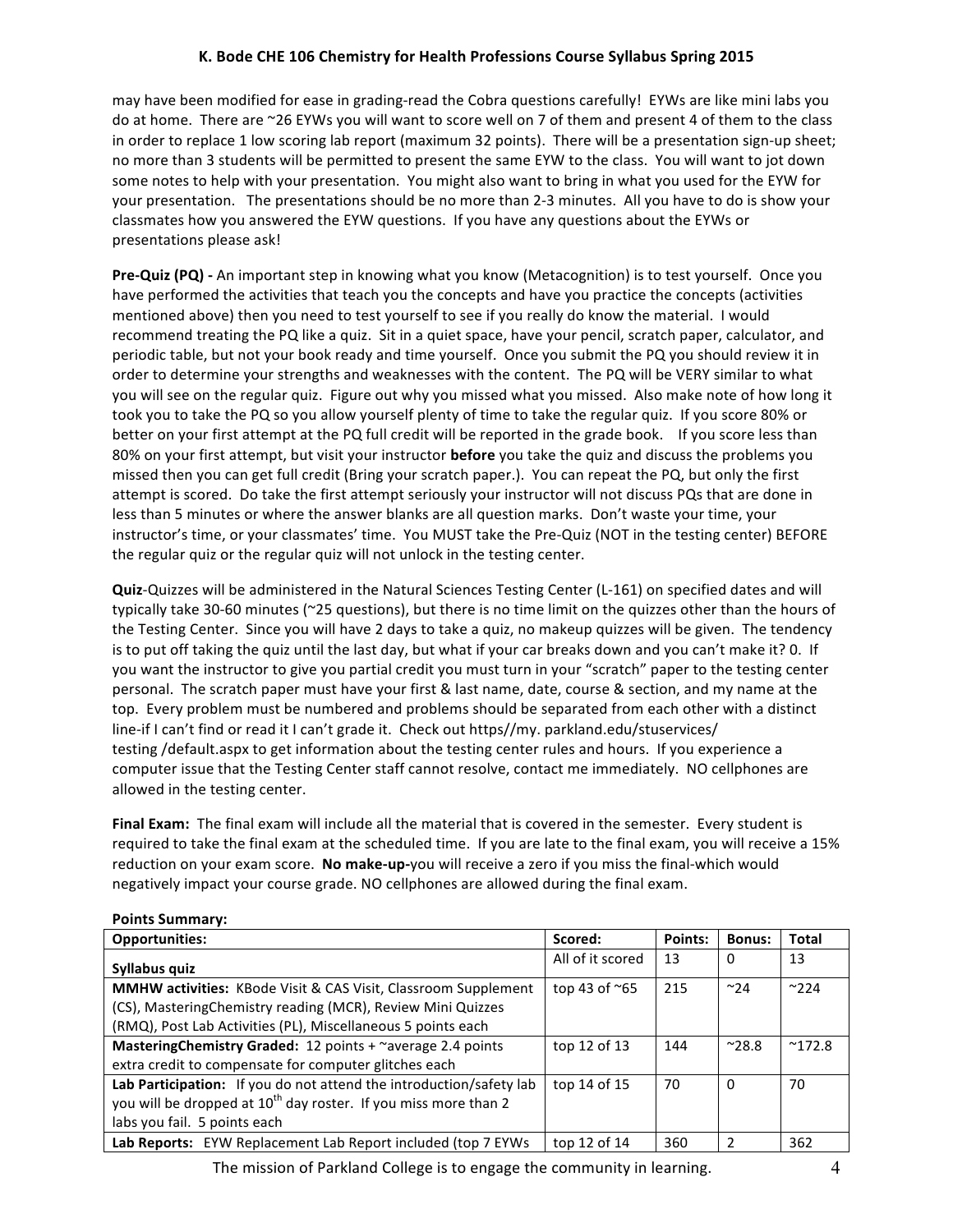| & 4 presentations). 30 points each               |                       |      |               |                 |
|--------------------------------------------------|-----------------------|------|---------------|-----------------|
| Pre-Quizzes: 4 points each & unlock regular quiz | top 12 of 13          | 48   |               | 48              |
| <b>Quizzes:</b> 50 points each                   | top 11 of 13          | 550  |               | 550             |
| <b>Drug Project</b>                              | All of it scored      | 200  | 6             | 206             |
| <b>Final Exam</b>                                | All of it scored      | 400  |               | 400             |
| <b>Grand total</b>                               | Scored out of<br>2000 | 2000 | $^{\sim}60.8$ | $^{\sim}2060.8$ |

Academic Honesty: You are expected to complete all your quizzes/exams alone without receiving or giving outside assistance-Your brain does your quiz/exam. Academic dishonesty (cheating) is grounds for failure of this course and academic discipline. Unethical conduct during testing or in preparation of assignments is unacceptable and may result in disciplinary action. There will be a number of times this semester when you will need to do some research. To avoid plagiarism remember to cite all work that is not your own. Refer to the Parkland College Student Policies and Procedures Manual or

http://www2.parkland.edu/studentpolicy/honesty.html for more information.

Attendance: According to the Parkland College Catalog "Regular and prompt attendance is expected at all classes. Regular attendance and consistent study habits are considered necessary for academic success in college. Faculty members have prerogative of lowering grades for excessive absence." . The activities we participate in during class will contribute to your understanding of the concepts and therefore your success in this course. *Inadequate attendance has been a leading cause of class failure.* 

| <b>Opportunities:</b>       | When                      | Where                                                   |
|-----------------------------|---------------------------|---------------------------------------------------------|
| <b>MCR</b>                  | Mondays at 8am            | Submit through MC website                               |
| <b>EYWs</b>                 | Fridays at 8am            | Submit through Cobra                                    |
| <b>EYW</b> presentations    | Monday after due date     | Live at class                                           |
| <b>MCG</b>                  | Tuesdays at 8am           | Submit through MC website                               |
| <b>Classroom Supplement</b> | Wednesdays by 4 pm        | Live, turn in to me or my mailbox in L120               |
| <b>Lab Participation</b>    | At Lab                    | Live at lab-Don't be late!                              |
| Lab Reports                 | At Lab - tables & calcs   | Turn in the hardcopy tables and calculations before you |
|                             | Fridays 11am - Online Q's | leave the lab. Online portion submit through Cobra      |
| <b>Pre-Quizzes</b>          | Wednesdays by 4 pm        | Submit through Cobra-must submit before Quiz will open  |
| <b>Quizzes</b>              | Wednesdays by 4 pm        | Submit through Cobra in the Testing Center              |
| <b>Drug Project</b>         | Tuesdays at 11am          | Live at class                                           |
| <b>Post Lab Activity</b>    | At Lab                    | Some Live and some through Cobra                        |
| <b>RMQ</b>                  | Wednesdays by 4 pm        | Submit through Cobra                                    |
| <b>KTD</b> (extra credit)   | Mondays by 11am           |                                                         |
| <b>Final Exam</b>           | Finals week               | Submit through Cobra in the Testing Center              |

When is this all due? (Cobra also has a calendar. Pre-Quizzes MUST be submitted BEFORE the real quiz opens.) **Due Dates Summary:**

#### This space intentionally blank for Syllabus Slip on reverse side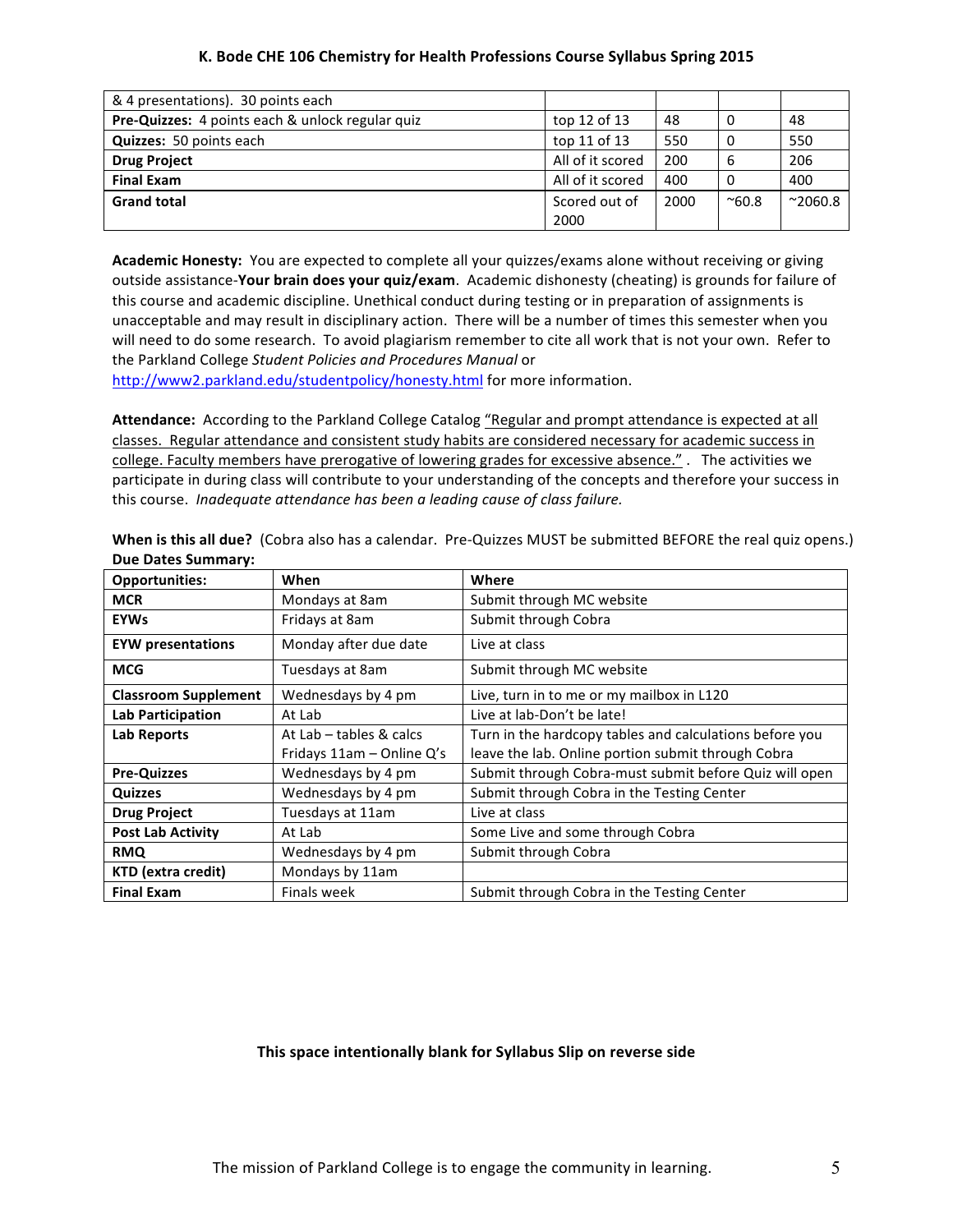No make-ups & No late work. (See Special Circumstances below)

**Center for Academic Success:** CAS provides a wide range of academic support services to enable you to learn well, grow as a student, succeed in your classes, and excel at what you do: tutoring & learning assistance, for-credit chapters & tutorials, and advising & advocacy. Please contact CAS staff: Anita Taylor (Phone: 353-2005) or Sue Schreiber (Phone: 351-2441), stop by D120, or email CAS at CenterForAcademicSuccess@parkland.edu.

**Disability Services:** If you believe you have a disability for which you may need an academic accommodation (e.g. an alternate testing environment, use of assistive technology or other classroom assistance), please contact: Cathy Robinson, Room U260, 217-353-2082, crobinson@parkland.edu

**Student Responsibilities:** The college classroom is a place for learning. If you follow the civility statement above the following student responsibilities will not be an issue. Disruptive & inappropriate behavior will not be tolerated. If the instructor finds it necessary to either stop lecturing or remind a student of their classroom responsibility, the instructor will withdraw the student from the class. \*See How to Succeed in CHE 106 above. \* Raise your hand to be recognized or speak when there is a break in the discussion. \* Show respect for other students and refrain from engaging in private conversation and behavior that distracts other students. \*Complete sentences with good punctuation make it a lot easier for the instructor to understand what you are saying. If I can't read it, then I can't grade it. \*Give credit where credit is due and **cite your outside sources of information in APA format to avoid plagiarism.**\*No food will be allowed in the lab. Drinks with screw top lids will be allowed in the classroom, but **NOT** in lab. *\**Cell Phones-Be courteous! Cell phones are not to be used as calculators on any occasion. The safety of your cell phones is greatly reduced in the lab setting, leave them in the locker.

Please check out Dr. Young's (VP of Academic Services) Syllabus Addendum on our course homepage in Cobra. The document highlights many of the policies and services available to help you succeed here at Parkland. https://cobra.parkland.edu/shared/shared%20content%20files/syllabus\_addendum.html

**Special Circumstances:** If you feel that due to special circumstances you should be exempt from any of the policies in this handout, please discuss it with me as soon as the situation arises.\*\*

*\*This syllabus is my contract with you. Minor changes may occur throughout the semester (an additional MMHW* opportunity might be added or a due date delayed because of snow). You will be notified of these *changes by Cobra e-mail.* No major changes should occur. If a major change occurs you will be notified by *Cobra e-mail, the changes documented in Cobra and filed with the department office.* 

\*\*If you have any concerns that you feel your instructor has not addressed to your satisfaction please contact the CHE 106 course coordinator Sheryl Drake (sdrake@parkland.edu)

-- CHE106-003 SYLLABUS SLIP - Cut/tear off and return to K. Bode's mailbox in L120 by 4pm Fri, Jan 16, 2015 -

| (Print your name legibly here) I, ____                                               |  |
|--------------------------------------------------------------------------------------|--|
| visited the Center for Academic Success in D120 and know where to get tutoring help. |  |

**(Get CAS staff member signature here) Verified by \_\_\_\_\_\_\_\_\_\_\_\_\_\_\_\_\_\_\_\_\_\_\_\_\_\_\_\_\_\_\_\_\_\_\_\_\_\_\_\_\_\_\_\_\_\_**

**(Sign your name here) I read Kim Bode's syllabus and all contains the contact of the contact of the contact of the contact of the contact of the contact of the contact of the contact of the contact of the contact of the c** 

**I** found Kim Bode's office L262. Verified by (Get faculty signature here) \_\_\_\_\_\_\_\_\_\_\_\_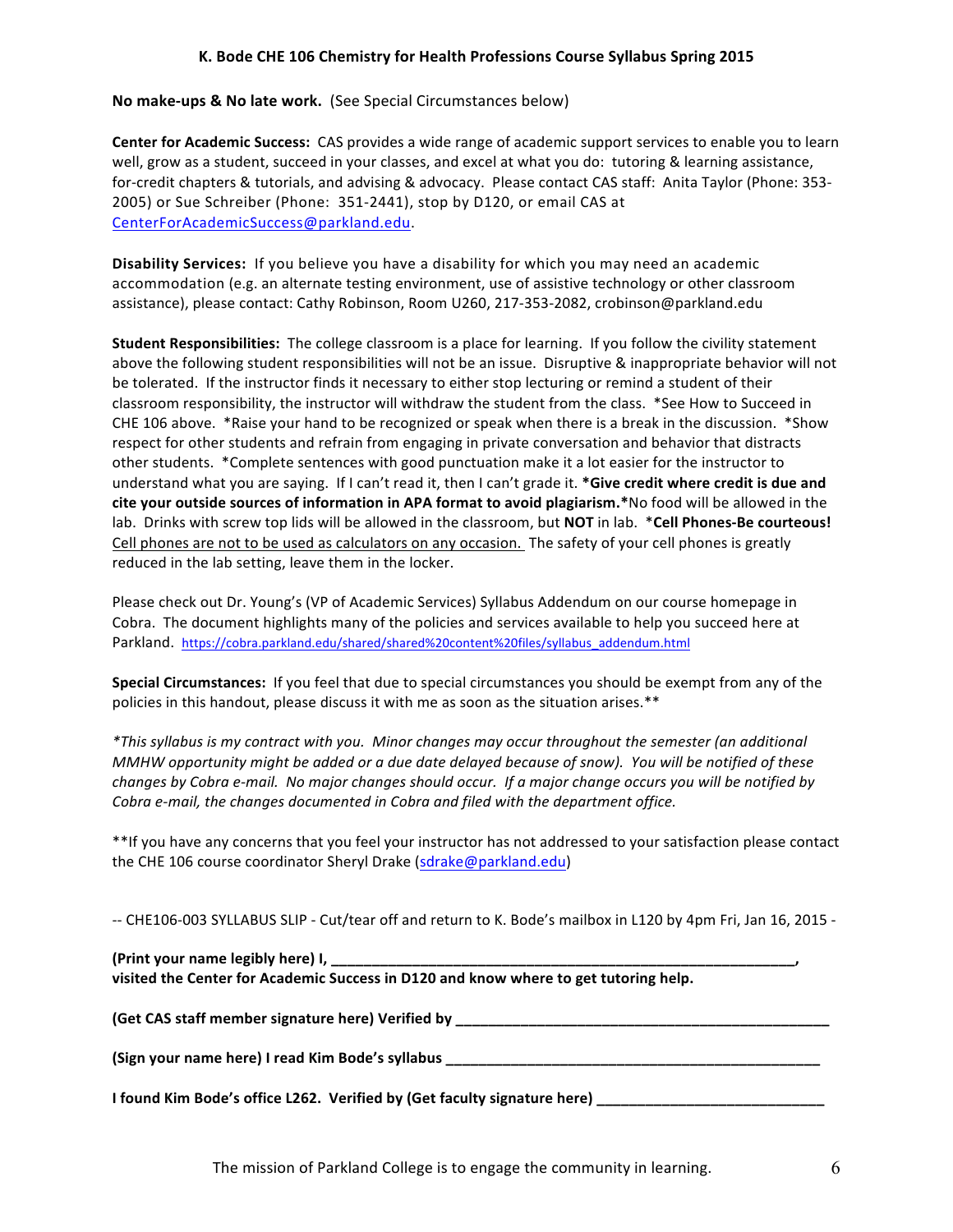| Wk                      | Monday                                                                                                               | Tuesday                                                                                                                  | Wednesday                                                                                                                                 | <b>Thursday</b>                           | Friday                                                                                                   |
|-------------------------|----------------------------------------------------------------------------------------------------------------------|--------------------------------------------------------------------------------------------------------------------------|-------------------------------------------------------------------------------------------------------------------------------------------|-------------------------------------------|----------------------------------------------------------------------------------------------------------|
|                         | 1/12/15                                                                                                              | 1/13/15                                                                                                                  | 1/14/15                                                                                                                                   | 1/15/15                                   | 1/16/15                                                                                                  |
| $\mathbf{1}$            | Start Intro to Course &<br>Ch 1&2 & additional<br>reading on the<br><b>Scientific Method</b>                         | Continue Ch 1&2<br>and how to prepare<br>Lab notebook                                                                    | Mandatory Intro &<br>Safety Lab 11:00am-<br>1:50pm. Intro Report<br>due 1:50pm. Get help                                                  | Ch 1&2 KTD<br>$(E.C.)$ due<br>11am        | Syllabus Slip due 4 pm<br>Flashcards sets 1,2 & 3<br>for bonus points due at<br>4 pm, see Cobra. MC      |
|                         |                                                                                                                      |                                                                                                                          | to register with MC.                                                                                                                      |                                           | Intro bonus points 4pm                                                                                   |
|                         | 1/19/15                                                                                                              | 1/20/15                                                                                                                  | 1/21/15                                                                                                                                   | 1/22/15                                   | 1/23/15                                                                                                  |
| $\overline{2}$          | Martin Luther King Jr.<br>Day - campus closed                                                                        | MC Intro and Ch<br>1&2 MC Reading<br>due 8am. Get to<br>know Test Center &<br>Syllabus quiz opens<br>in Test Center L161 | Intro Postlab due<br>11am. Perform Lab 1<br>Density. Get to know<br>Test Center & Syllabus<br>quiz in TC ends 4pm                         |                                           | Ch 1&2 EYWs (#1,2,3)<br>on Cobra due 8am.<br>Online Lab 1 Report<br>due 11am on Cobra                    |
|                         | 1/26/15                                                                                                              | 1/27/15                                                                                                                  | 1/28/15                                                                                                                                   | 1/29/15                                   | 1/30/15                                                                                                  |
| $\overline{\mathbf{3}}$ | Start Ch 3 (Matter &<br>Energy)<br>Ch 3 MC Reading 8 am<br>Ch 3 KTD for E.C. 11am                                    | Ch1&2 MC Graded<br>due 8am<br>Ch 1&2 Quiz opens<br>in TC                                                                 | Postlab 1 due 11am.<br>Perform Lab 2 Snack<br>Foods. Ch 1&2 Quiz &<br>PreQuiz end 4pm. CS<br>1&2 due 4pm.                                 |                                           | Ch 3 EYW (#4) due 8am<br>on Cobra<br>Online Lab 2 Report<br>due 11am                                     |
|                         | 2/2/15                                                                                                               | 2/3/15                                                                                                                   | 2/4/15                                                                                                                                    | 2/5/15                                    | 2/6/15                                                                                                   |
| $\overline{4}$          | Start Ch 4 (Atoms &<br>Elements)<br>Ch 4 MC Reading 8 am<br>Ch 4 KTD for E.C. 11am<br>Flashcard Set 1 11am           | Ckpt 1 due 11am<br>Ch3 MC Graded<br>8am<br>Ch3 Quiz opens<br>RMQ before Ch3<br>opens                                     | Postlab 2 due 11am.<br>Library Visit R227 &<br>Perform Lab 3 Cations.<br>Ch 3 Quiz, PreQuiz &<br>RMQ before Ch3 end<br>4pm. CS 3 due 4pm. |                                           | Ch 4 EYW (#5) due 8am<br>Online Lab 3 Report<br>due 11am                                                 |
|                         | 2/9/15                                                                                                               | 2/10/15                                                                                                                  | 2/11/15                                                                                                                                   | 2/12/15                                   | 2/13/15                                                                                                  |
| 5                       | Start Ch 6 (Compounds<br>Skip 6.6-6.8-now)<br>Ch 6 MC Reading 8 am<br>Ch 6 KTD for E.C. 11am<br>Flashcard Set 2 11am | Ckpt 2 due 11am<br>Ch4 MCGraded 8am<br>Ch4 Quiz opens<br>RMQ before Ch4<br>opens                                         | Postlab 3 due 11am.<br>Perform Lab 4 Urine<br>Analysis. Ch 4 Quiz,<br>PreQuiz & RMQ end<br>4pm. CS 4 due 4pm                              |                                           | Ch 6 EYW (#6) due 8am<br>Online Lab 4 Report<br>due 11am                                                 |
|                         | 2/16/15                                                                                                              | 2/17/15                                                                                                                  | 2/18/15                                                                                                                                   | 2/19/15                                   | 2/20/15                                                                                                  |
| 6                       | Start Ch 7A (Reactions<br>$7.3 - 7.5$ , $7.8$ &<br>Equilibrium)<br>Ch7A MCReading 8 am<br>Ch7A KTD (E.C.) 11am       | Ckpt 3 due 11am<br>Ch6 MCGraded 8am<br>Ch6 Quiz opens<br>RMQ before Ch6<br>opens                                         | Postlab 4 due 11am.<br>Perform Lab 5 Chem<br>Reactions. Ch 6 Quiz,<br>PreQuiz & RMQ end<br>4pm. CS 6 due 4pm                              |                                           | Ch 7A EYW (#7) due<br>8am<br>Online Lab 5 Report<br>due 11am                                             |
|                         | 2/23/15                                                                                                              | 2/24/15                                                                                                                  | 2/25/15                                                                                                                                   | 2/26/15                                   | 2/27/15                                                                                                  |
| $\overline{\mathbf{z}}$ | Start Ch 7B (Mole 7.1-<br>7.2 & 7.6-7.7)<br>Ch7B MCReading 8 am<br>Ch7B KTD (E.C.) 11am                              | Ckpt 4 & Corrected<br>Ckpt 2 due 11am<br>Ch7A MCGraded<br>due 8am<br>Ch7A Quiz, RMQ<br>before 7A open                    | Postlab 5 due 11am.<br>NO LAB. Class meets<br>in L244 11:00-11:50.<br>Ch 7A Quiz, PreQuiz &<br>RMQ end 4pm.<br>CS 7A due 4pm              | Staff<br>Development<br>Day<br>no classes | Ch 7B EYW (#8) due<br>8am                                                                                |
| 8                       | 3/2/15<br>Start Ch 9 (Solutions<br>6.6-6.8 & Ch9)<br>Ch9 MCReading 8 am<br>Ch9 KTD (E.C.) 11am                       | 3/3/15<br>Ckpt 5 & Corr'd Ckpt<br>3 due 11am<br>Ch7B MCGraded<br>due 8am<br>Ch7B Quiz, RMQ<br>before 7B open             | 3/4/15<br>Perform Lab 6<br>Solutions. Ch 7B Quiz,<br>PreQuiz & RMQ end<br>4pm. CS 7B due 4pm                                              | 3/5/15                                    | 3/6/15<br>Ch 9 EYWs (#9-12) 8am<br>Ch9 Case Study on<br>Cobra due 8am<br>Online Lab 6 Report<br>due 11am |